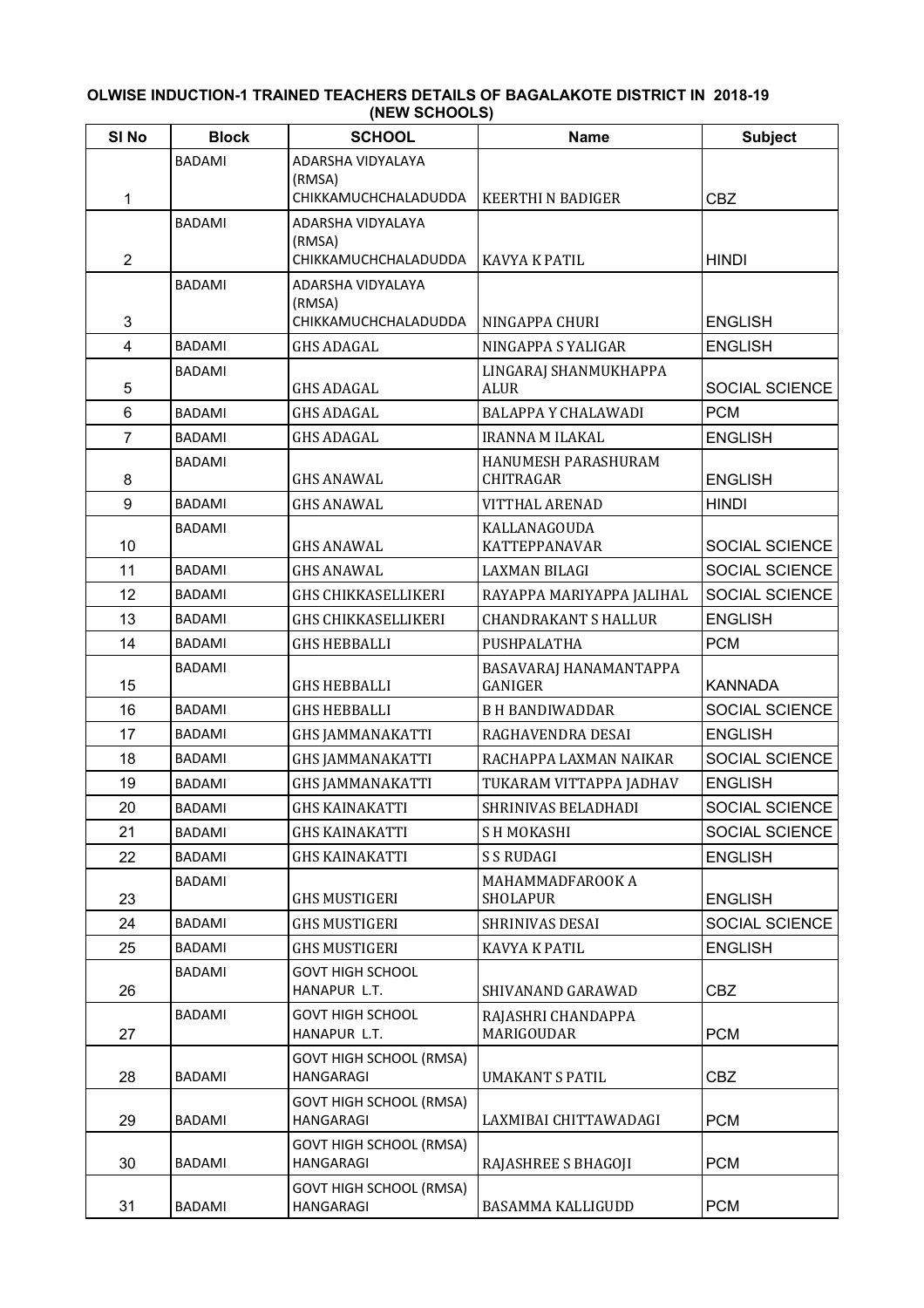| 32 | BADAMI          | GOVT HIGH SCHOOL (RMSA)<br><b>HANGARAGI</b>          | SHRISHAIL B CHIKKALAKI            | <b>KANNADA</b>        |
|----|-----------------|------------------------------------------------------|-----------------------------------|-----------------------|
| 33 | <b>BADAMI</b>   | GOVT HIGH SCHOOL (RMSA)<br>HANGARAGI                 | BASAVARAJ L KAMATAGI              | <b>CBZ</b>            |
| 34 | BADAMI          | GOVT HIGH SCHOOL<br>YANKACHI-MANINAGAR               | SAVITRI ALAVANDI                  | <b>CBZ</b>            |
| 35 | BADAMI          | GOVT HIGH SCHOOL<br>YANKACHI-MANINAGAR               | MAHIBUBASAB A HADLI               | <b>SOCIAL SCIENCE</b> |
| 36 | <b>BAGALKOT</b> | ADARSHA VIDYALAY RMSA<br>NAVANAGAR                   | SUDHABAI VERNEKAR                 | <b>CBZ</b>            |
| 37 | <b>BAGALKOT</b> | ADARSHA VIDYALAY RMSA<br>NAVANAGAR                   | RENUKA C SHISTAGAR                | <b>CBZ</b>            |
| 38 | <b>BAGALKOT</b> | ADARSHA VIDYALAY RMSA<br>NAVANAGAR                   | <b>MAHANTESH S GANIGER</b>        | <b>KANNADA</b>        |
| 39 | <b>BAGALKOT</b> | ADARSHA VIDYALAY RMSA<br>NAVANAGAR                   | SHIVALINGAPPA SAMPAGANVI          | <b>HINDI</b>          |
| 40 | <b>BAGALKOT</b> | ADARSHA VIDYALAY RMSA<br>NAVANAGAR                   | SHIVANAND SANGAPPA<br>PADARA      | <b>KANNADA</b>        |
| 41 | <b>BAGALKOT</b> | ADARSHA VIDYALAY RMSA<br>NAVANAGAR                   | SAHEBAGOUDABIRADAR                | <b>HINDI</b>          |
| 42 | <b>BAGALKOT</b> | GHS NAGARAL                                          | <b>CHANDRASHEKHAR S SHETTAR</b>   | SOCIAL SCIENCE        |
| 43 | <b>BAGALKOT</b> | <b>GHS NAGARAL</b>                                   | <b>M R NADAF</b>                  | <b>ENGLISH</b>        |
| 44 | <b>BAGALKOT</b> | <b>GOVT HIGH SCHOOL RMSA</b><br><b>BTDA BAGALKOT</b> | SHAKUNTALA MADIVALAPPA<br>TADASAL | <b>CBZ</b>            |
| 45 | <b>BAGALKOT</b> | <b>GOVT HIGH SCHOOL RMSA</b><br><b>BTDA BAGALKOT</b> | PUNITA SANADI                     | <b>CBZ</b>            |
| 46 | <b>BAGALKOT</b> | GOVT URDU HIGH SCHOOL<br>KALADAGI                    | ASHPAQAHEMAD B NAIKODI            | <b>CBZ</b>            |
| 47 | <b>BAGALKOT</b> | <b>GOVT URDU HIGH SCHOOL</b><br>KALADAGI             | ATIYASULTANA GALGALI              | <b>PCM</b>            |
| 48 | <b>BAGALKOT</b> | GOVT URDU HIGH SCHOOL<br>KALADAGI                    | <b>SRONI</b>                      | <b>KANNADA</b>        |
| 49 | <b>BAGALKOT</b> | <b>GOVT URDU HIGH SCHOOL</b><br>KALADAGI             | REHANABEGUM A KALADGI             | SOCIAL SCIENCE        |
| 50 | <b>BAGALKOT</b> | GOVT URDU HIGH SCHOOL<br>KALADAGI                    | <b>SUJATA B</b>                   | SOCIAL SCIENCE        |
| 51 | <b>BAGALKOT</b> | GOVT URDU HIGH SCHOOL<br>KALADAGI                    | <b>GIRIJA B NADUVINAMANI</b>      | SOCIAL SCIENCE        |
| 52 | <b>BAGALKOT</b> | <b>GUHS STATION ROAD</b><br><b>BAGALKOT</b>          | REHANASULTANA A MANIYAR           | <b>ENGLISH</b>        |
| 53 | <b>BAGALKOT</b> | <b>GUHS STATION ROAD</b><br><b>BAGALKOT</b>          | MUDDASSAR ASHRAF ALI<br>JAGIRDAR  | <b>HINDI</b>          |
| 54 | <b>BAGALKOT</b> | GUHS STATION ROAD<br><b>BAGALKOT</b>                 | <b>DU LAMANI</b>                  | <b>ENGLISH</b>        |
| 55 | <b>BILAGI</b>   | ADARSHA VIDYALAYA<br>(RMSA) BILAGI                   | <b>CHAITHRAKG</b>                 | <b>CBZ</b>            |
| 56 | <b>BILAGI</b>   | ADARSHA VIDYALAYA<br>(RMSA) BILAGI                   | PARAVINABI R MULLA                | <b>CBZ</b>            |
| 57 | <b>BILAGI</b>   | GOVT HIGH SCHOOL SUNAG                               | RAJAKUMAR K NAYIK                 | <b>PCM</b>            |
| 58 | <b>BILAGI</b>   | <b>GOVT HIGH SCHOOL SUNAG</b>                        | VIJAYALAXMI MALLAPPA<br>KUDAGI    | SOCIAL SCIENCE        |
| 59 | <b>BILAGI</b>   | GOVT HIGH SCHOOL SUNAG                               | LALSAB MELINAMANI                 | SOCIAL SCIENCE        |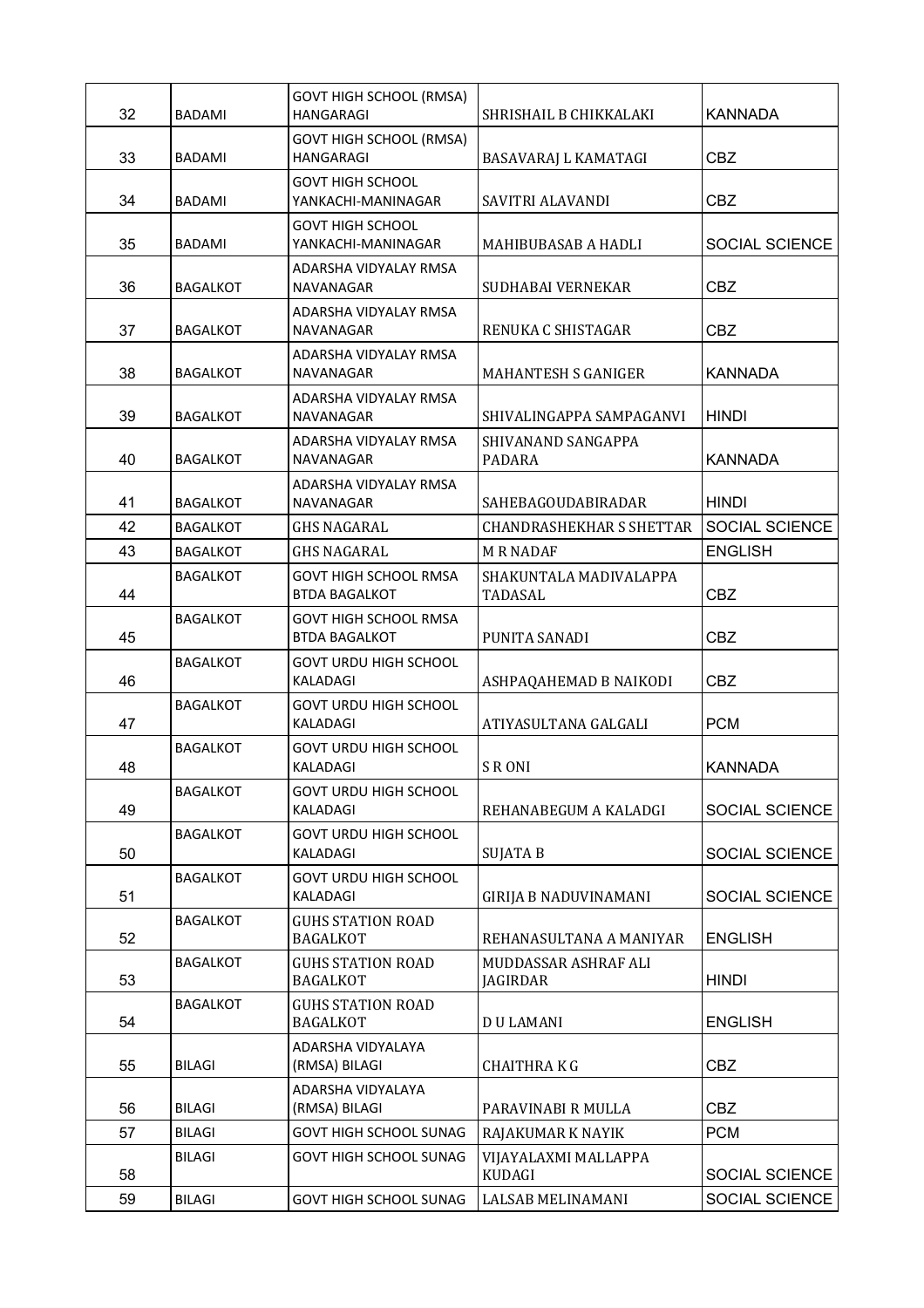| 60       | <b>HUNGUND</b>                         | <b>GHS KADIWAL(INAM)</b>                                         | RAMACHANDRA B BENNUR                  | <b>ENGLISH</b>               |
|----------|----------------------------------------|------------------------------------------------------------------|---------------------------------------|------------------------------|
| 61       | <b>HUNGUND</b>                         | <b>GHS KADIWAL(INAM)</b>                                         | BASAVARAJ KARANANDI                   | SOCIAL SCIENCE               |
| 62       | <b>HUNGUND</b>                         | <b>GHS KADIWAL(INAM)</b>                                         | <b>H S DHANNUR</b>                    | <b>PCM</b>                   |
|          | <b>HUNGUND</b>                         | <b>GOVT HIGH SCHOOL (RMSA)</b>                                   |                                       |                              |
| 63       |                                        | <b>HIREOTAGERI</b>                                               | PRABHAKAR HUNAGUND                    | <b>CBZ</b>                   |
| 64       | <b>HUNGUND</b>                         | <b>GOVT HIGH SCHOOL (RMSA)</b><br><b>HIREOTAGERI</b>             | RAGHAVENDRA M BADIGER                 | <b>PCM</b>                   |
|          | <b>HUNGUND</b>                         | <b>GOVT HIGH SCHOOL (RMSA)</b>                                   |                                       |                              |
| 65       |                                        | <b>HIREOTAGERI</b>                                               | PRAKASH DODAMANI                      | <b>CBZ</b>                   |
|          | <b>HUNGUND</b>                         | <b>GOVT HIGH SCHOOL (RMSA)</b>                                   |                                       |                              |
| 66       |                                        | <b>HIREOTAGERI</b>                                               | <b>SHRIDHAR G GOUDAR</b>              | <b>ENGLISH</b>               |
|          | <b>HUNGUND</b>                         | <b>GOVT HIGH SCHOOL (RMSA)</b>                                   |                                       |                              |
| 67       | <b>HUNGUND</b>                         | HUVINAHALLI<br><b>GOVT HIGH SCHOOL (RMSA)</b>                    | RAVINDRA M BILAGI                     | <b>CBZ</b>                   |
| 68       |                                        | HUVINAHALLI                                                      | PARVATI Y ARAHUNASI                   | <b>CBZ</b>                   |
|          | <b>HUNGUND</b>                         | <b>GOVT HIGH SCHOOL (RMSA)</b>                                   |                                       |                              |
| 69       |                                        | <b>HUVINAHALLI</b>                                               | <b>GURURAJ CHINIWALAR</b>             | <b>PCM</b>                   |
|          | <b>HUNGUND</b>                         | <b>GOVT HIGH SCHOOL (RMSA)</b>                                   |                                       |                              |
| 70       |                                        | HUVINAHALLI                                                      | SANGAPPA WALIKAR                      | SOCIAL SCIENCE               |
| 71       | <b>HUNGUND</b>                         | <b>GOVT HIGH SCHOOL</b><br>BHEEMANAGAD                           | NAGARAJ RUDRAPPA GANIGER              | <b>CBZ</b>                   |
|          | <b>HUNGUND</b>                         | <b>GOVT HIGH SCHOOL</b>                                          | SHAMBHULING PADIYAPPA                 |                              |
| 72       |                                        | BHEEMANAGAD                                                      | KANDAGAL                              | <b>PCM</b>                   |
|          | <b>HUNGUND</b>                         | <b>GOVT HIGH SCHOOL</b>                                          |                                       |                              |
| 73       |                                        | BHEEMANAGAD                                                      | ROOPA CHAVAN                          | <b>HINDI</b>                 |
|          | <b>HUNGUND</b>                         | <b>GOVT HIGH SCHOOL</b>                                          |                                       |                              |
| 74       |                                        | BHEEMANAGAD                                                      | <b>SHRIDEVI R MEREKOR</b>             | SOCIAL SCIENCE               |
| 75       | <b>HUNGUND</b>                         | <b>GOVT HIGH SCHOOL</b><br>BHEEMANAGAD                           | <b>FAKIRAPPA M TUMBAD</b>             | <b>ENGLISH</b>               |
|          | <b>HUNGUND</b>                         | <b>GOVT HIGH SCHOOL</b>                                          |                                       |                              |
| 76       |                                        | <b>HIREBADAWADAGI</b>                                            | MALLAYYA R HIREMATH                   | <b>CBZ</b>                   |
|          | <b>HUNGUND</b>                         | <b>GOVT HIGH SCHOOL</b>                                          | PRASHANTAKUMAR V                      |                              |
| 77       |                                        | <b>HIREBADAWADAGI</b>                                            | BADAWADAGI                            | <b>PCM</b>                   |
| 78       | <b>HUNGUND</b>                         | <b>GOVT HIGH SCHOOL</b><br>HIREBADAWADAGI                        | MURTUJABEGAM G KODAGALI               | SOCIAL SCIENCE               |
|          | <b>HUNGUNDA</b>                        | ADARSHA VIDYALAYA                                                |                                       |                              |
| 79       |                                        | <b>HUNGUND</b>                                                   | <b>MANJUNATH BHAT</b>                 | <b>CBZ</b>                   |
|          | <b>HUNGUNDA</b>                        | ADARSHA VIDYALAYA                                                |                                       |                              |
| 80       |                                        | HUNGUND                                                          | H KIRAN MOHAN                         | SOCIAL SCIENCE               |
|          | <b>HUNGUNDA</b>                        | ADARSHA VIDYALAYA                                                |                                       |                              |
| 81       |                                        | <b>HUNGUND</b>                                                   | MANU D S                              | SOCIAL SCIENCE               |
| 82       | <b>JAMAKHANDI</b>                      | GHS HIREPADASALAGI                                               | <b>GIRISH UMARANI</b>                 | <b>ENGLISH</b>               |
| 83       | <b>JAMAKHANDI</b>                      | GHS HIREPADASALAGI                                               | ASHOK HAJAVAGOL                       | <b>CBZ</b>                   |
| 84       | JAMAKHANDI                             | GHS HIREPADASALAGI                                               | K H HANCHINAL                         | SOCIAL SCIENCE               |
| 85<br>86 | <b>JAMAKHANDI</b><br><b>JAMAKHANDI</b> | <b>GOVT HIGH SCHOOL ALABAL</b><br><b>GOVT HIGH SCHOOL ALABAL</b> | MANJULA S KADAKOL<br>NAGAYYA HIREMATH | <b>CBZ</b><br>SOCIAL SCIENCE |
| 87       | <b>JAMAKHANDI</b>                      | <b>GOVT HIGH SCHOOL ALABAL</b>                                   | MAHADEV PARAGOND SATTI                | <b>CBZ</b>                   |
| 88       | <b>JAMAKHANDI</b>                      | <b>GOVT HIGH SCHOOL ALABAL</b>                                   | SHRISHAIL S KOLURAMATH                | <b>ENGLISH</b>               |
|          |                                        | <b>GOVT HIGH SCHOOL</b>                                          |                                       |                              |
| 89       | <b>JAMAKHANDI</b>                      | CHIKKALAKI                                                       | RAVINDRA S ITNAL                      | <b>PCM</b>                   |
|          |                                        |                                                                  |                                       |                              |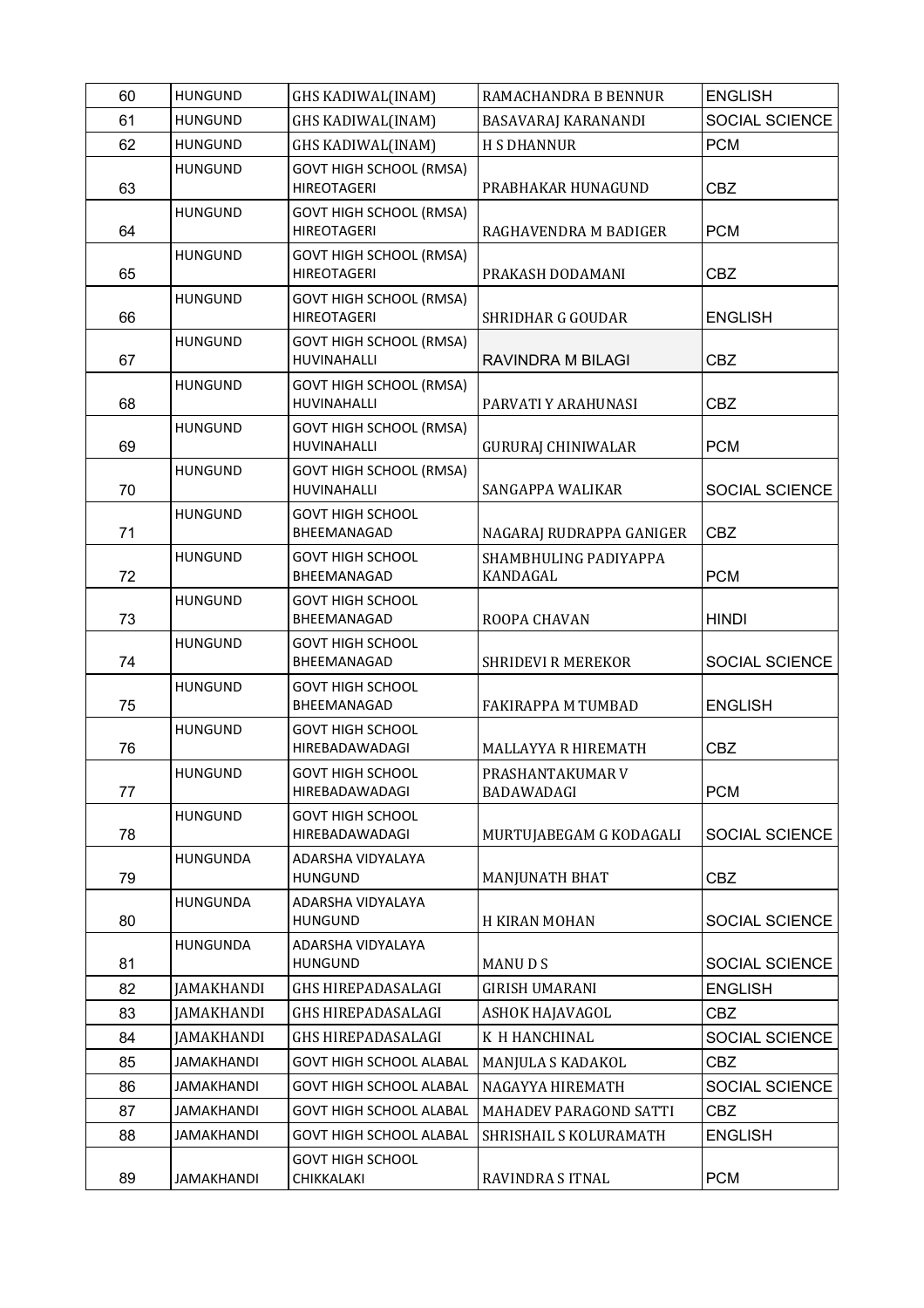|     |                   | GOVT HIGH SCHOOL                                   |                                    |                       |
|-----|-------------------|----------------------------------------------------|------------------------------------|-----------------------|
| 90  | <b>JAMAKHANDI</b> | CHIKKALAKI                                         | HANAMANT HALALLI                   | <b>SOCIAL SCIENCE</b> |
| 91  | <b>JAMAKHANDI</b> | GOVT HIGH SCHOOL<br>CHIKKALAKI                     | VIJAYKUMAR BISANAL                 | <b>CBZ</b>            |
| 92  | <b>JAMAKHANDI</b> | GOVT HIGH SCHOOL<br>CHIKKALAKI                     | SHRISHAIL GURAV                    | <b>ENGLISH</b>        |
| 93  | <b>JAMAKHANDI</b> | <b>GOVT HIGH SCHOOL GADYAL</b><br>(RMSA)           | <b>RAVI PUJERI</b>                 | <b>PCM</b>            |
| 94  | <b>JAMAKHANDI</b> | <b>GOVT HIGH SCHOOL GADYAL</b><br>(RMSA)           | <b>SURESH SAGANUR</b>              | <b>ENGLISH</b>        |
| 95  | <b>JAMAKHANDI</b> | <b>GOVT HIGH SCHOOL HOSUR</b><br>(RMSA)            | CHINNAPPA KARALATTI                | <b>ENGLISH</b>        |
| 96  | <b>JAMAKHANDI</b> | <b>GOVT HIGH SCHOOL HOSUR</b><br>(RMSA)            | MAHANANDA HOSMATH                  | SOCIAL SCIENCE        |
| 97  | <b>JAMAKHANDI</b> | <b>GOVT HIGH SCHOOL HOSUR</b><br>(RMSA)            | SHIVALEELA MATHAPATI               | <b>ENGLISH</b>        |
| 98  | <b>JAMAKHANDI</b> | GOVT HIGH SCHOOL<br><b>JAGADAL</b>                 | <b>SHEKHAR MANE</b>                | CBZ                   |
| 99  | <b>JAMAKHANDI</b> | <b>GOVT HIGH SCHOOL</b><br><b>JAGADAL</b>          | <b>ARUNA S TALAWAR</b>             | <b>SOCIAL SCIENCE</b> |
| 100 | <b>JAMAKHANDI</b> | <b>GOVT HIGH SCHOOL</b><br>JAGADAL                 | BASAVARAJ L JAMBAGI                | <b>PCM</b>            |
| 101 | <b>JAMAKHANDI</b> | GOVT HIGH SCHOOL<br><b>JAGADAL</b>                 | <b>MAHANTESH HANAPUR</b>           | SOCIAL SCIENCE        |
| 102 | JAMAKHANDI        | <b>GOVT HIGH SCHOOL</b><br><b>SHIRAGUPPI</b>       | <b>MAHESH</b>                      | <b>SOCIAL SCIENCE</b> |
| 103 | <b>JAMAKHANDI</b> | <b>GOVT HIGH SCHOOL</b><br>SHIRAGUPPI              | <b>BALAYYA KARADI</b>              | <b>ENGLISH</b>        |
| 104 | <b>JAMAKHANDI</b> | <b>GOVT HIGH SCHOOL</b><br><b>SHIRAGUPPI</b>       | MEENAKSHI UTTUR                    | <b>ENGLISH</b>        |
| 105 | <b>JAMAKHANDI</b> | <b>GOVT HIGH SCHOOL</b><br>SIDDAPUR (RMSA)         | <b>BASAPPA B NYAMAGOUD</b>         | <b>ENGLISH</b>        |
| 106 | <b>JAMAKHANDI</b> | <b>GOVT HIGH SCHOOL</b><br>SIDDAPUR (RMSA)         | <b>KAVERI P KURNE</b>              | <b>SOCIAL SCIENCE</b> |
| 107 | <b>JAMAKHANDI</b> | GOVT HIGH SCHOOL<br>SIDDAPUR (RMSA)                | VANISHREE MANAHALLI                | <b>ENGLISH</b>        |
| 108 | <b>JAMAKHANDI</b> | <b>GOVT HIGH SCHOOL</b><br>SIDDAPUR (RMSA)         | PADMASHREE JAMKHANDI.              | SOCIAL SCIENCE        |
| 109 | <b>JAMAKHANDI</b> | <b>GOVT HIGH SCHOOL</b><br>TAKKALAKI PK            | VASANT KAMBLE                      | <b>ENGLISH</b>        |
| 110 | <b>JAMAKHANDI</b> | GOVT HIGH SCHOOL<br>TAKKALAKI PK                   | BASAVARAJ KUMBAR                   | SOCIAL SCIENCE        |
| 111 | <b>JAMAKHANDI</b> | <b>GOVT HIGH SCHOOL</b><br>TAKKALAKI PK            | RAGHUNATH TUKARAM<br><b>KAMBLE</b> | <b>ENGLISH</b>        |
| 112 | <b>MUDHOL</b>     | ADARSHA VIDYALAYA<br>(RMSA) LAXANATTI<br>(LOKAPUR) | MUTTURAJ BELAGAON                  | <b>ENGLISH</b>        |
| 113 | <b>MUDHOL</b>     | ADARSHA VIDYALAYA<br>(RMSA) LAXANATTI<br>(LOKAPUR) | <b>GOPAL TALAWAR</b>               | <b>ENGLISH</b>        |
| 114 | <b>MUDHOL</b>     | ADARSHA VIDYALAYA<br>(RMSA) LAXANATTI<br>(LOKAPUR) | VIJAY MOHITETE                     | <b>CBZ</b>            |